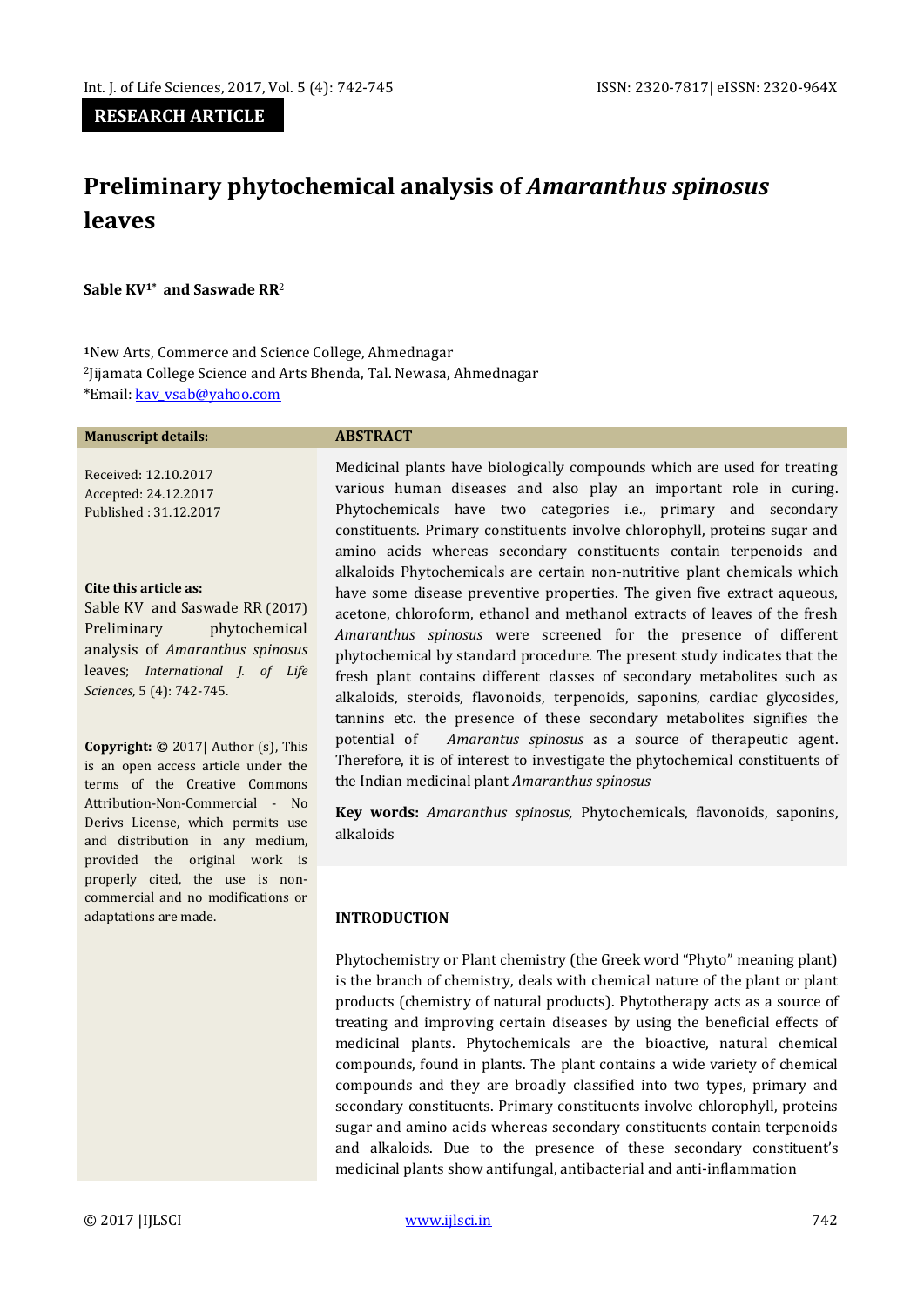activities. Different parts such as leaves, bark, seeds, roots, flowers and pods of plants also have different quality and quantity of active constituent.

Amaranthus derived from the Greek word "amarantos" which means "unfading" a reference to the persisting color of certain Amaranth flowers Ethno medicinally the plant is used as a source to treat several disorders, boils and burns. The juice of the root is used to treat fevers, urinary troubles, diarrhea and dysentery. The seed is used as a poultice for broken ribs.

Natural's product is a source of synthetic and traditional herbal medicine and is still the primary health care system. Plants consist of a number of biologically active ingredients therefore they are used for the treatment of a large number of infectious disease. These biologically active ingredients are alkaloids, flavonoids, glycosides, tannins and phenolic compound.

The medicinal value of plants lies in some chemical substances that produce a definite physiologic action on the human body. The most important of these bioactive compounds of plants are terpenes, alkaloids, flavonoids, glycosides, tannins and phenolic compound. Knowledge of the chemical constitutes of plants is desirable, not only for the discovery new source of such economic materials as tannins, oils, gums, precursors for the synthesis of complex chemical substances.

Plants provide a variety of resources that contribute to the fundamental needs of food, clothing and shelter. Among plants of economic importance medicinal and aromatic plants have played a vital role in alleviating human sufferings.

Plants are utilized as therapeutic agents since time immemorial in both organized and unorganized (folk, tribal, native) form. The healing properties of many herbal medicines have been recognized in many ancient cultures. The natural resources how so ever large are bound to diminish hence need effective strategy is needed for sustainable utilization. Cultivation of medicinal and aromatic plants is constrained due to lack of suitable technology, which has led to low yield and poor quality. Consequently, medicinal herbs are predominantly harvested in sufficient quantities from the wild in an unregulated manner.

## **MATERIAL AND METHODS**

## **Collection of samples**

Fresh plant leaves of *Amaranthus spinosus* were collected from Ahmednagar. The leaves are thoroughly washed through tap water and dried under shade for 3-5 days. The dried leaves are ground to fine powder and stored in polythene bags for further use.

## **Preparation of extracts**

2 grams of dried powder of *Amaranthus spinosus* leaves was packed in five separate round bottom flask for sample extraction using five solvents namely aqueous, acetone, ethanol, methanol and chloroform. The extraction was conducted with 20ml of each solvent for a period of 24 hours. At the end of the extraction the respective solvents were concentrated under reduced pressure and the crude extracts were stored in refrigerator

## **Phytochemical analysis**

Various chemical tests are conducted to identify represented of different phytochemicals terpenes, alkaloids, flavonoids, glycosides, tannins and phenolic compound based on the protocols available in the literature.

# **Test of Alkaloids (Wagner's Test): -**

Take 1ml of plant extract and add 3-5 drops of Wagner's reagent and observe for the formation of reddish brown precipitate or colouration.

# **Test of carbohydrates (Molisch's test) :-**

Take 1ml of plant extract and add 3-5 drops of Molisch'sreagent, along with this add 1ml of conc.Sulphuric acid  $(H<sub>2</sub>SO<sub>4</sub>)$  down the side of the test tube. Then allow the mixture to stand for 2-3 min. Observe for the formation of red or dull violet colour at the interface of the two layers is positive result.

## **Test for Cardiac Glycosides (Keller Kelliani's Tets):**

Take 1ml extract and treat it with 1ml of glacial acetic acid and 2-3drops of 5% ferric chloride solution. To this mixture add  $0.5$ mlof conc.H<sub>2</sub>SO<sub>4</sub>. Observe for a brown ring at the interface shows the presence of deoxysugar characteristics of cardenolides. A violet ring may appear below the ring while in the acetic acid layer, a greenish ring may form.

## **Test for Flavonoids (Alkaline reagent Test): -**

Take 1ml of extract and treat it with 3-5 drops of 20% NaOH solution. Observe for the formation of intense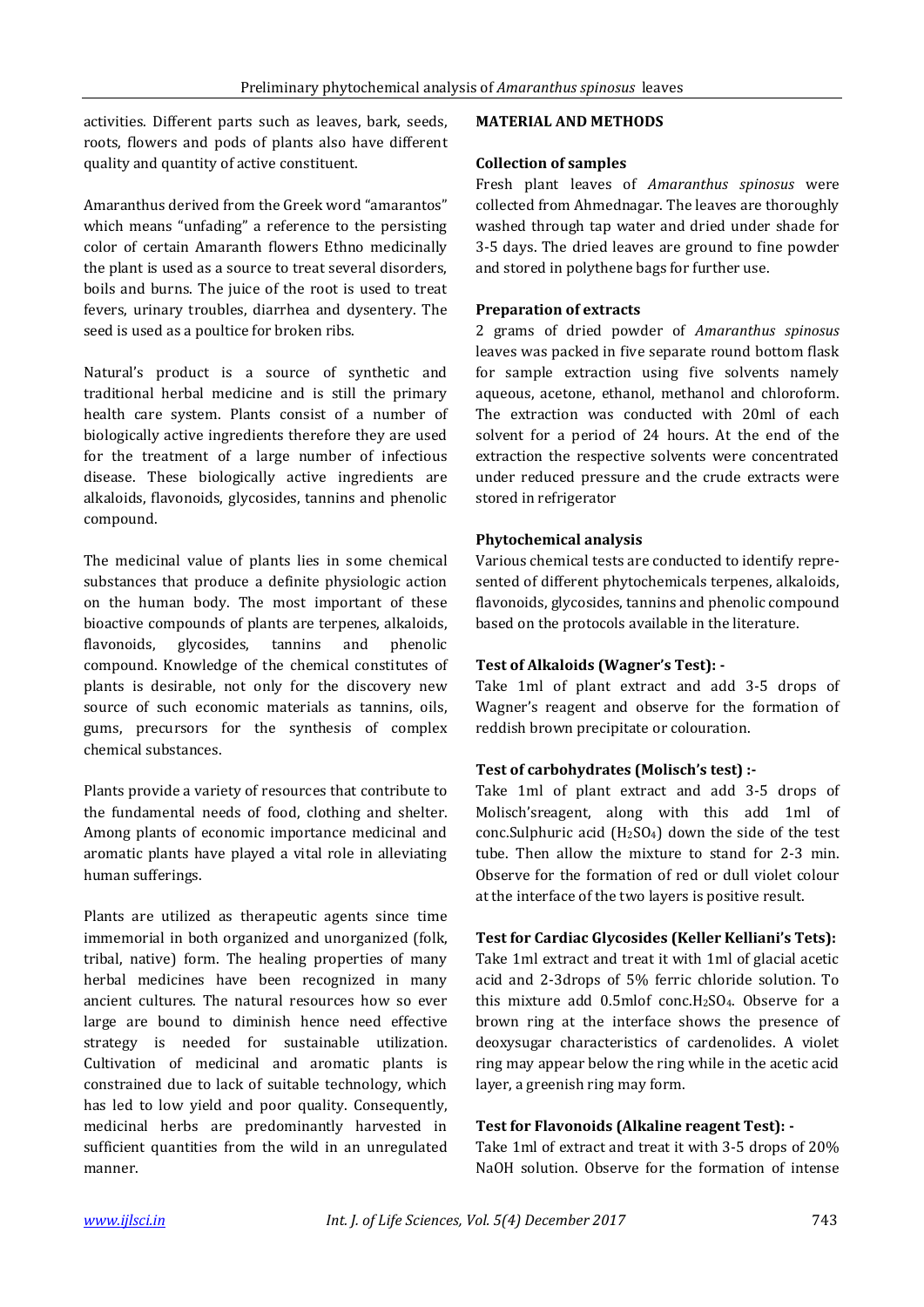yellow colour, which becomes colourless on addition of 0.5 ml dilute HCl indicates the presence of flavonoids.

## **Test for Phenols (Ferric Chloride Test): -**

Take 1ml of extract and add 5-6 drops of aqueous ferric chloride solution and observe for the formation of deep blue or black colour.

# **Test for Amino acid and Proteins (1%Ninhydrin solution in Acetone)**

Take 1ml of extract and add 2-5 drops of aqueous Ninhydrin solution and keep it in a boiling water bath for 1-2 min and observe for the formation of purple colour.

## **Test for Saponins (Foam test)**

Take 1ml of extract and add 5ml distilled water and shake vigorously. Observe for the formation of persistence foam for 10-15 min that confirms the presence of saponins.

## **Test for Tannins (Braymer's test)**

Take 1ml of extract and treat it with 1ml of 10% alcoholic ferric chloride solution and observe for the formation of blue or greenish colour.

## **Test for Terpenoids (Salkowski Test)**

Take 1ml of extract and treat it with 0.5ml of conc. HCl and observe for the formation of yellow precipitate or colouration.

## **Test for Quinones**

Take 1ml of extract and add 5ml distilled water and observe for the turbidity.

## **Test for Coumarins**

Take 1ml of extract and add 1.5ml of 10%NaOH then observe for the formation of yellow colour which indicates the presence of coumarins.

## **RESULTS AND DISCUSSION**

Table 1. shows the preliminary phytochemical constituents of aqueous, acetone, ethanol, methanol and chloroform of *Amaranthus spinosus* leaves. The phytochemical screening of the crude extract revealed the presence of flavonoids and saponins in aqueous and methanol and acetone, ethanol and chloroform extract remaining are absent whereas the Coumarins was absent in all the extracts. Alkaloids, carbohydrates and cardiac glycosides are present in all extracts. Phenols, Quinones and resins were present only in aqueous extract and remaining showed negative result. Amino acid and proteins are present in aqueous, methanol and ethanol and absent in acetone and chloroform. Tannins are present in aqueous and chloroform and remaining solvents showed negative result. Terpenoids present in acetone, chloroform, and methanol and absent in aqueous and ethanol.

**Table 1: Preliminary phytochemical constituents of aqueous, acetone, ethanol, methanol and chloroform extracts of** *Amaranthus spinosus.* **leaves**

| Sr.                     | <b>Phyto Constituents</b>    | <b>Aqueous</b> | Acetone | <b>Chloroform</b> | <b>Methanol</b> | Ethanol  |
|-------------------------|------------------------------|----------------|---------|-------------------|-----------------|----------|
| No.                     |                              | extract        | extract | extract           | extract         | extract  |
| 1                       | <b>Alkaloids</b>             | $+ + +$        | $+ + +$ | $^{+++}$          | $+ + +$         | $^{+++}$ |
| $\mathbf{2}$            | Carbohydrates                | $^{+++}$       | $+ + +$ | $^{+++}$          | $+ + +$         | $^{+++}$ |
| 3                       | Cardiac glycosides           | $+ + +$        | $+ + +$ | $+ + +$           | $+ + +$         | $^{+++}$ |
| $\overline{\mathbf{4}}$ | <b>Flavonoids</b>            | $+ + +$        | ---     | ---               | $+ + +$         | ---      |
| 5                       | <b>Phenol</b>                | $^{+ + +}$     | ---     | ---               | ---             | ---      |
| 6                       | <b>Aminoacids / Proteins</b> | $^{+++}$       | $---$   | ---               | $+ + +$         | $+++$    |
| 7                       | <b>Saponins</b>              | $+++$          | ---     | ---               | $+ + +$         | ---      |
| 8                       | <b>Tannins</b>               | $+ + +$        | ---     | $^{+++}$          | ---             | ---      |
| 9                       | <b>Terpenoids</b>            | ---            | $+ + +$ | $+ + +$           | $+ + +$         | ---      |
| 10                      | <b>Quinones</b>              | $+ + +$        | $---$   | ---               | ---             | ---      |
| 11                      | <b>Resins</b>                | $+ + +$        | ---     | ---               | ---             | ---      |
| 12                      | <b>Coumarins</b>             | ---            | ---     | ---               | ---             | ---      |

**Positive +++, Negative ---**